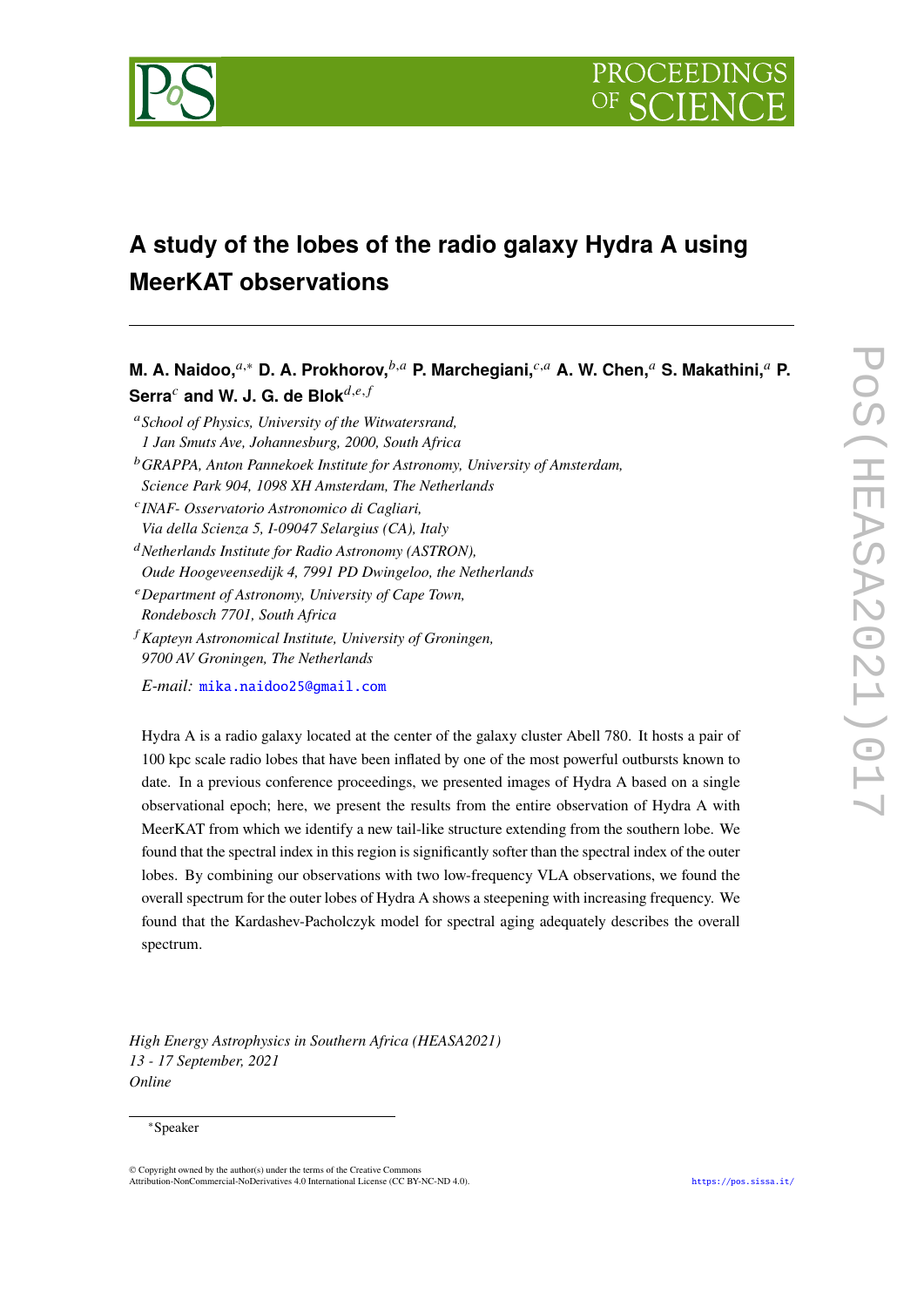## **1. Introduction**

Hydra A is a type I Fanaroff-Riley (FRI) radio galaxy [1] located at the center of the galaxy cluster Abell 780 at a redshift of  $z = 0.054$ . Previous observations show that Hydra A consists of a bright central source [2], two jets, two inner radio lobes, and two outer radio lobes [3]. The electron population in the radio lobes experiences energy losses due to synchrotron radiation and inverse Compton scattering. In the presence of a magnetic field greater than a few  $\mu$ G, synchrotron radiation is the dominant mechanism for radiative losses. Spectral aging [4,5,6] is the process whereby the radio spectrum steepens due to the radiation of energy by the electrons. The radiative cooling of the electrons results in a time evolution of the spectrum. The giant lobes of Hydra A have previously been detected using the Very Large Array (VLA) radio telescope at 74 MHz, 327 MHz and 1415 MHz [2]. These observations also reveal a structure extending beyond the southern outer jet. The spectral index map between 74 and 330 MHz shows a softening of the spectral index in this extended region.

In this paper, we report on the preliminary results obtained from the spectral and morphological analysis that we performed on MeerKAT observations of Hydra A between 900 and 1525 MHz.

#### **2. Observations and Analysis**

For this study, Hydra A was observed on 30 May 2019 using 60 antennas of the MeerKAT radio telescope(Proposal ID: SCI-20190418-PA-01; PI: Prokhorov). The observations were made in the L-band configuration (856-1712 MHz) with 4096 channels of ∼209 kHz per channel. The data was accumulated in four observation epochs of 30 minutes each. A standard flux and bandpass calibrator was observed for 10 minutes and a phase calibrator for 80 seconds every 15 minutes during the observation. For the data reduction we used the Containerised Automated Radio Astronomy Calibration (CARACal) pipeline [7]. The CARACal pipeline is an open source radio reduction pipeline that employs a number of data reduction packages in the Python environment. During the flagging process, two antennas were flagged as well as all the known radio frequency interference  $(RFI)$  channels, any other RFI were flagged using the tricolour<sup>[1](#page-1-0)</sup> autoflagger. Flagging was performed once before cross-calibration and once after, before the self-calibration process. The final image at 1000 MHz (Figure 1) has a restoring beam size of 20  $\times$  12 arcsecs<sup>2</sup>, a 5 $\sigma$  noise level of ~ 6 mJy/beam and a peak flux of 11.76 Jy/beam. We derived the fluxes from the radio maps at four frequencies to obtain the spectral index for the different regions of Hydra A.

<span id="page-1-0"></span><sup>1</sup><https://github.com/ratt-ru/tricolour>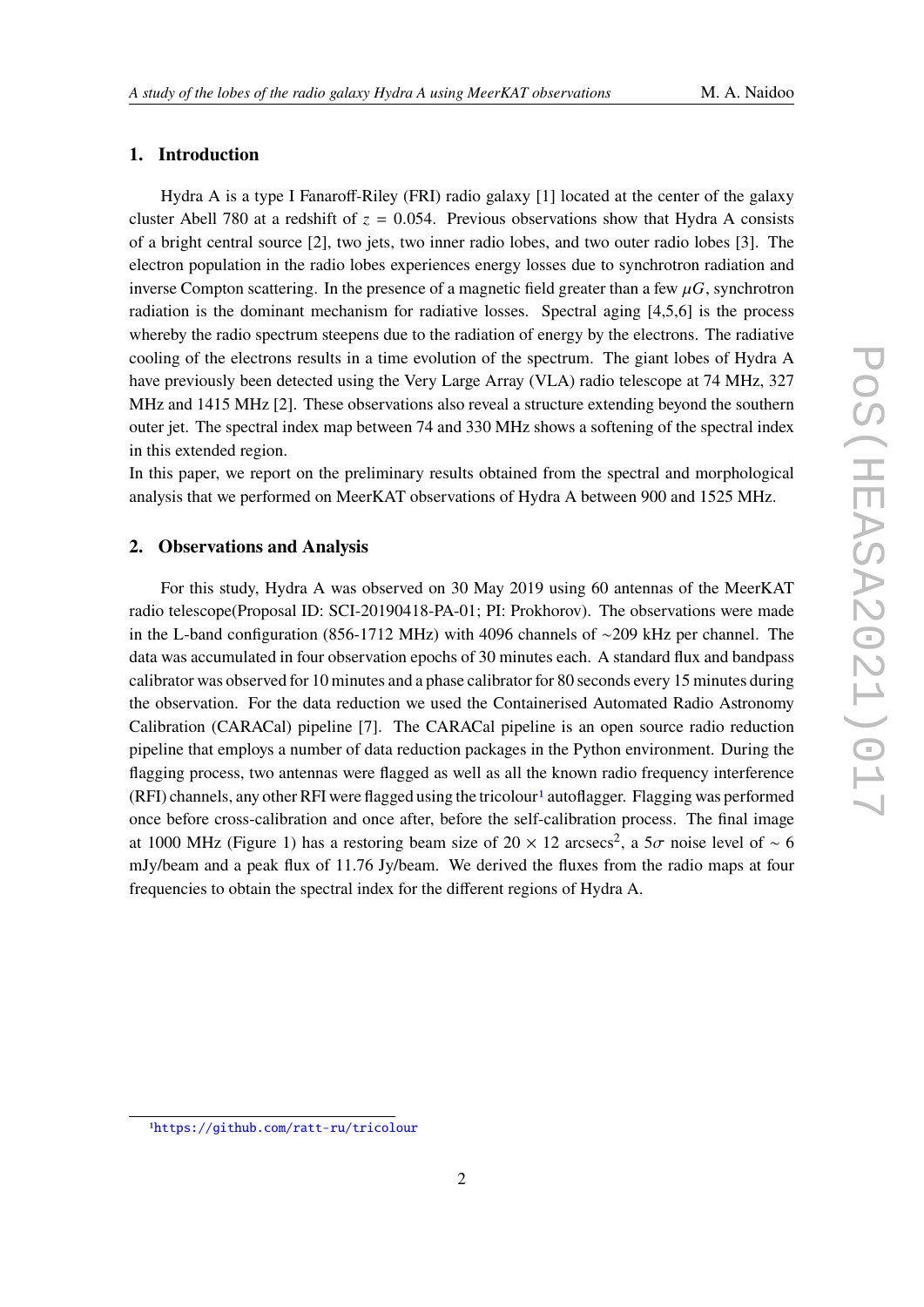#### **3. Results**

We examined the spatial morphology of Hydra A at 1000 MHz (Figure 1) and identified a pair of bright inner lobes and a pair of diffuse outer lobes. We reported and detailed these findings in a previous conference proceedings (in press)[8], in which we presented the results from a single observational epoch. Here, we report the detection of a tail-like structure at a frequency of 1000 MHz in the entire data set. This structure has only been seen previously at frequencies not exceeding 330 MHz. The morphology of this tail could be due to the motion of the radio galaxy through the cluster or due to the viewing angle of the lobes.



**Figure 1:** Radio map of Hydra A at 1000 MHz shown in equatorial coordinates of right ascension (deg) and declination (deg.). The colour bar represents the radio intensity in units of Jy/beam.

For a study of the spectral behaviour of Hydra A, we computed the radio fluxes for the outer lobes and the tail region at 1000 MHz, 1100 MHz, 1330 MHz and 1485 MHz. The regions defined as the outer lobes are indicated by the dashed yellow and magenta lines and the tail is shown by the thick solid green line in Figure 1. We found that the overall spectrum for the outer lobes in the MeerKAT frequency range is well described by a steep power law with a spectral index of 2.02 with a statistical error of 0.03. We combined our observations with the available two lowfrequency observations at 74 MHz and 327 MHz [2, 9]. Extrapolating the power law derived from the MeerKAT frequency range to the 74 MHz data point yields a significantly higher flux than the measured flux of ∼221 ± 30 Jy. This provides strong evidence for the presence of a spectral break that is most likely produced due to spectral aging. We found that the spectral index for the tail region is significantly softer than the spectral index of the outer lobes and exhibits a spectral index of 2.89 with a statistical error of 0.20. This softening of the spectral index can be seen in the extended region of the VLA spectral index map between 330 and 74 MHz. The softer spectral index suggests that this region of the galaxy contains electrons that have undergone the most spectral aging and is the oldest region of the galaxy.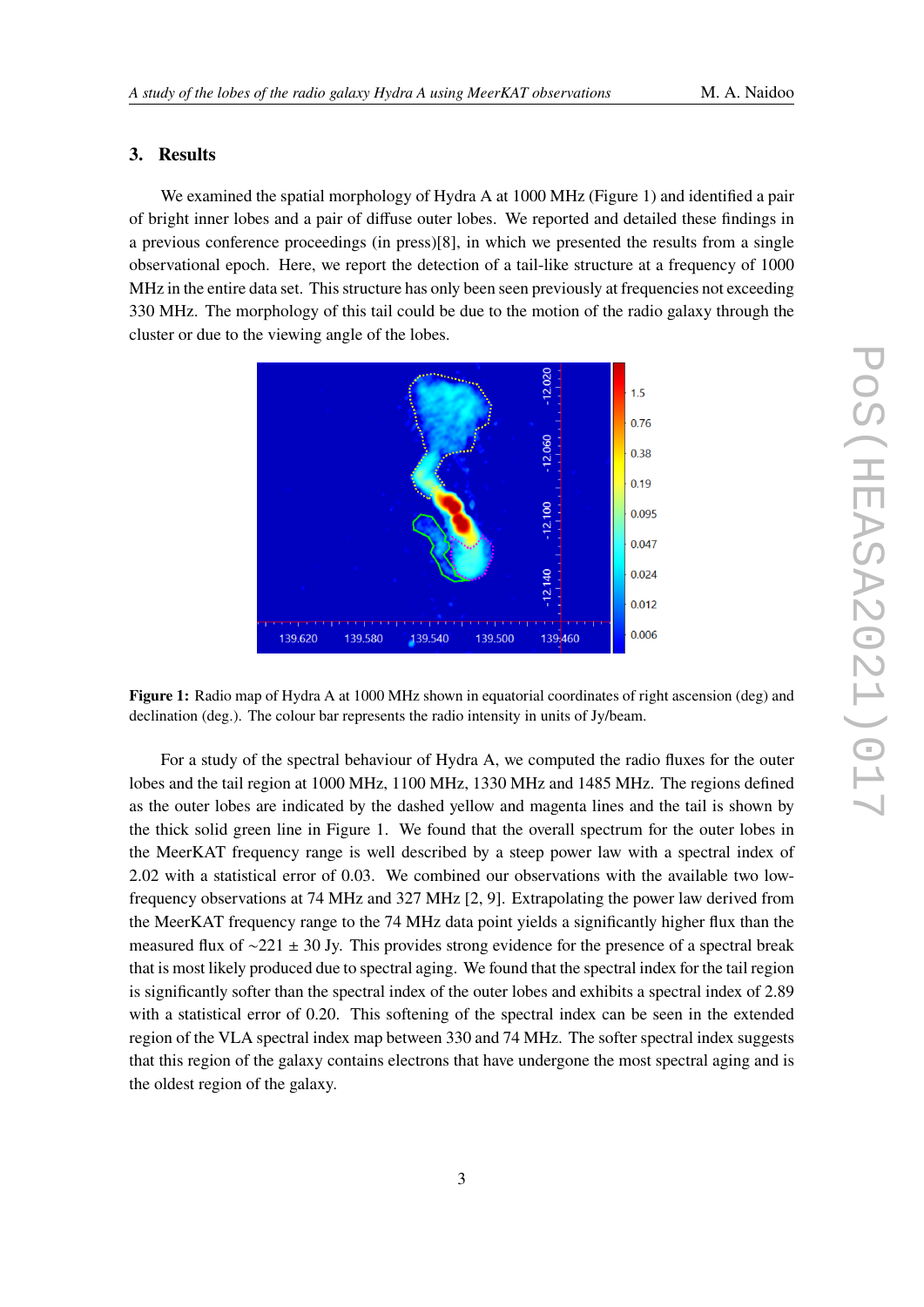By modelling the spectral steepening in the outer lobes, we have found that for values for the age and magnetic field strength of 35 million years and 18  $\mu$ G, respectively, the overall spectrum is sufficiently well reproduced using the Kardashev-Pacholczyk model [4, 5] for spectral aging (see Figure 2). For a more refined and accurate fitting procedure, we refer the reader to a future paper, currently in preparation.



**Figure 2:** An illustrative model for the overall radio spectrum of the outer lobes of Hydra A.

### **4. Conclusion**

We analyzed the entire observation of Hydra A made using the MeerKAT radio telescope. We performed a spatial analysis of the outer lobes and found a tail-like structure extending from the southern lobe. We found that the spectral index in this tail-like region is much softer than in the outer lobes pointing to more extensive spectral aging. A joint analysis with the MeerKAT data and the previous low-frequency VLA observations reveals the presence of a spectral break. We showed that the Kardashev-Pacholczyk model for spectral aging provides an adequate description for the observed spectrum of the outer lobes.

#### **Acknowledgements**

This study has made use of data obtained from the MeerKAT telescope that has been provided by the South African Radio Astronomy Observatory (SARAO) which is a facility of the National Research Foundation, an agency of the Department of Science and Technology. The data published here have been reduced using the CARACal pipeline, partially supported by ERC Starting grant number 679627 "FORNAX", MAECI Grant Number ZA18GR02, DST-NRF Grant Number 113121 as part of the ISARP Joint Research Scheme, and BMBF project 05A17PC2 for D-MeerKAT. Information about CARACal can be obtained online under the URL: <https://caracal.readthedocs.io>. P Marchegiani acknowledges financial support from the Italian Ministry of University and Research - Project Proposal CIR01 00010. M A Naidoo acknowledges support from the South African National Space Agency (SANSA).